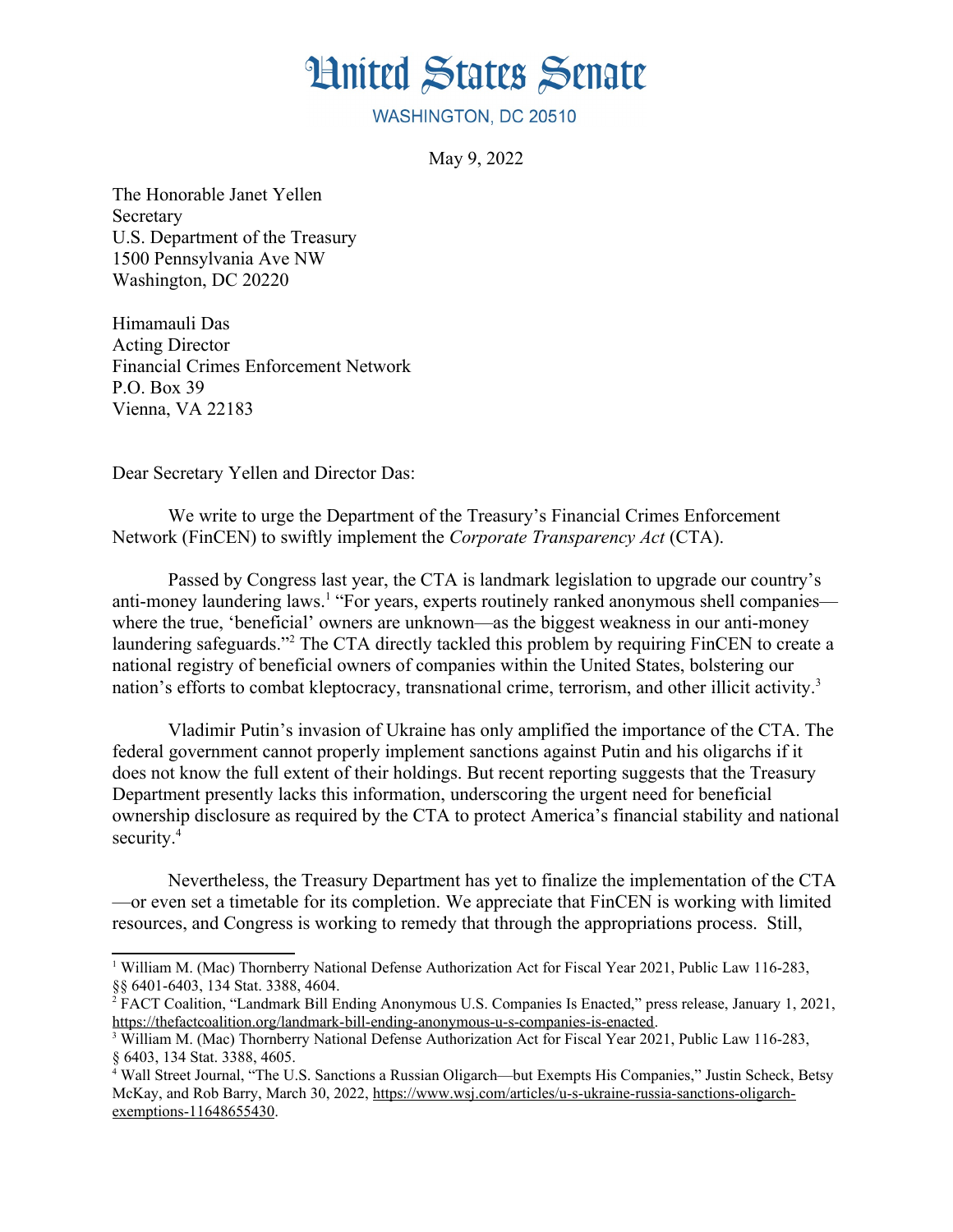<span id="page-1-2"></span>over four months after the statutory deadline for implementation.<sup>[5](#page-1-1)</sup> FinCEN has only proposed one of its three CTA rules.<sup>[6](#page-1-3)</sup> In various hearings last month, both of you could only commit to proposing the second CTA rule by the end of "this year."<sup>[7](#page-1-5)</sup> These delays run contrary to the clear instructions of Congress, undermine American efforts to respond to Russia's war against Ukraine, and hinder broader efforts to protect the U.S. financial system against the threat of illicit finance.

For these reasons, we respectfully request that FinCEN immediately accelerate its implementation of the *Corporate Transparency Act* and provide an update and a detailed timeline on your efforts to do so no later than May 23, 2022.

Thank you for your attention to this important matter.

<span id="page-1-4"></span><span id="page-1-0"></span>Sincerely,

Elizabeth Warren United States Senator

Marco Rubio U.S. Senator

Sheldon Whitehouse United States Senator

Ron Wyden

United States Senator

<span id="page-1-1"></span><sup>&</sup>lt;sup>[5](#page-1-0)</sup> William M. (Mac) Thornberry National Defense Authorization Act for Fiscal Year 2021, Public Law 116-283, § 6403(b)(5), 134 Stat. 3388, 4614.

<span id="page-1-3"></span> $\epsilon$ <sup>[6](#page-1-2)</sup> The first rule covers the scope of the beneficial ownership information reported to FinCEN, while the second rule covers who can access the beneficial ownership registry and the third rule covers how to revise existing consumer due diligence rules to comply with the CTA. Financial Crimes Enforcement Network, Federal Register Notice, "Beneficial Ownership Information Reporting Requirements," December 8, 2021,

[https://www.federalregister.gov/documents/2021/12/08/2021-26548/beneficial-ownership-information-reporting](https://www.federalregister.gov/documents/2021/12/08/2021-26548/beneficial-ownership-information-reporting-requirements)[requirements](https://www.federalregister.gov/documents/2021/12/08/2021-26548/beneficial-ownership-information-reporting-requirements).

<span id="page-1-5"></span><sup>&</sup>lt;sup>[7](#page-1-4)</sup> See YouTube, "Maloney Urges Sec Yellen to Speed Up Corporate Transparency Act Rule Making," [https://www.youtube.com/watch?v=gksBPSXT\\_5k;](https://www.youtube.com/watch?v=gksBPSXT_5k) Written testimony of Himamauli Das to the U.S. House Committee on Financial Services, April 28, 2022, [https://financialservices.house.gov/uploadedfiles/hhrg-117-ba00](https://financialservices.house.gov/uploadedfiles/hhrg-117-ba00-wstate-dash-20220428.pdf) [wstate-dash-20220428.pdf](https://financialservices.house.gov/uploadedfiles/hhrg-117-ba00-wstate-dash-20220428.pdf).